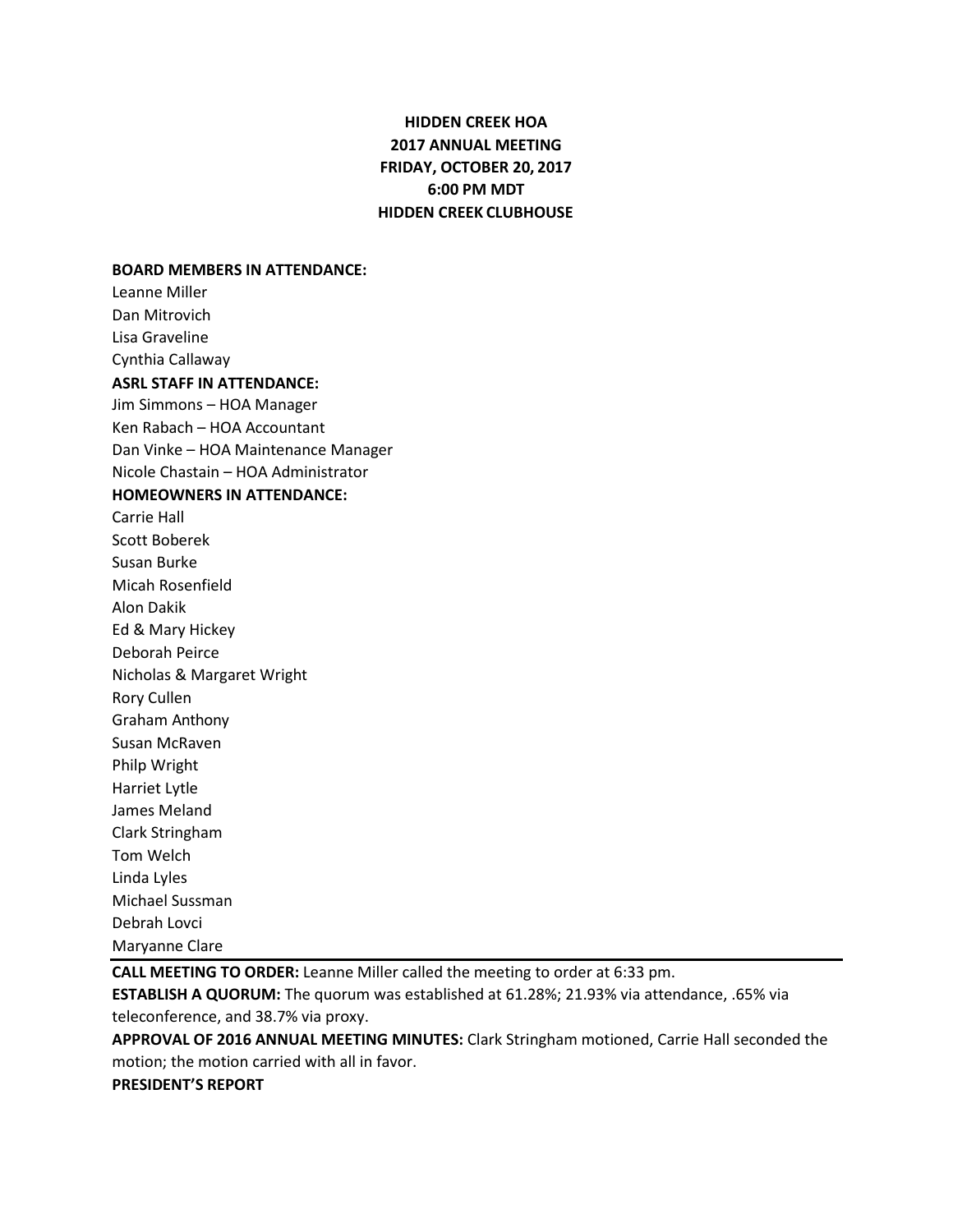- The management transition has been challenging for both owners and ASRL. Please be sure to make sure your dues payments are going to the correct property manager, All Seasons Resort Lodging.
- Things are moving slowly with CWC water storage tank replacement and water rate increase. For more information on rate increases, you can visit [www.psc.utah.gov.](http://www.psc.utah.gov/)
- The funding of this project will be reflected in increased waterrates.
	- o Interconnections between Summit water and our system would be in place if the second tank fails.
	- $\circ$  At the hearing yesterday, Leanne submitted a testimony requesting that the water tank be expedited. The PSC needs to approve increased water rates in order for that tooccur.

#### **MANAGEMENT REPORT**

- Dues reconciliation has been the biggest challenge of the transition from ACS
- The HOA owner portal is live. All owners may login to their secure accounts to make payments, communicate with ASRL and owners
- Heat tape, roof repairs, asphalt repairs are in progress
- New laundry equipment is currently being installed in the community laundromat
- Revamping signage and processes to enforce parking going into the skiseason
- Dumpster enclosure project will be finished shortly

### **FINANCIAL REPORT**

• All accounts will soon be reconciled. The accounting transition from ACS was an extremely challenging and frustrating process

#### **MAINTENANCE UPDATE**

- The trench work has been completed by building 35.
- Moss mitigation on the pond will continue drains and pumps will be cleaned out
- Brackets that hold stairs going up to individual units are not galvanized, problematic, and deteriorating. Maintenance is in the process of investigating and reviewing allbrackets.
- Heat tape is being reviewed and will be repaired before winter
- Looking into new access controls for clubhouse/pool area. It is dated and needs to be replaced.
- Lighting design plan for complex is in progress. Plans should be finished early November and then the project will be put out to bid.

#### **OTHER ITEMS**

- In the process of modifying the application to modify & architectural review process. One change includes a refundable deposit rather than a fee.
- October 19, 2018 is next year's annual meeting.

## **MISC. DISCUSSION**

- Lower Canyons Village Amendments have not been passed. The developers were seeking an amendment to EWD-4 (the parcel behind Hidden Creek building 36, 37, and 38) to add a single, two-story building along the parking lot and emergency vehicle turn-around; this has been taken off the table for now, but could resurface in the future.
- The county council will be speaking with TCFC and Replay regarding widening Canyons Resort Drive on October 25 at 3:30 at Sheldon Richins Building. The public hearing is on November8.

#### **BOARD ELECTION**